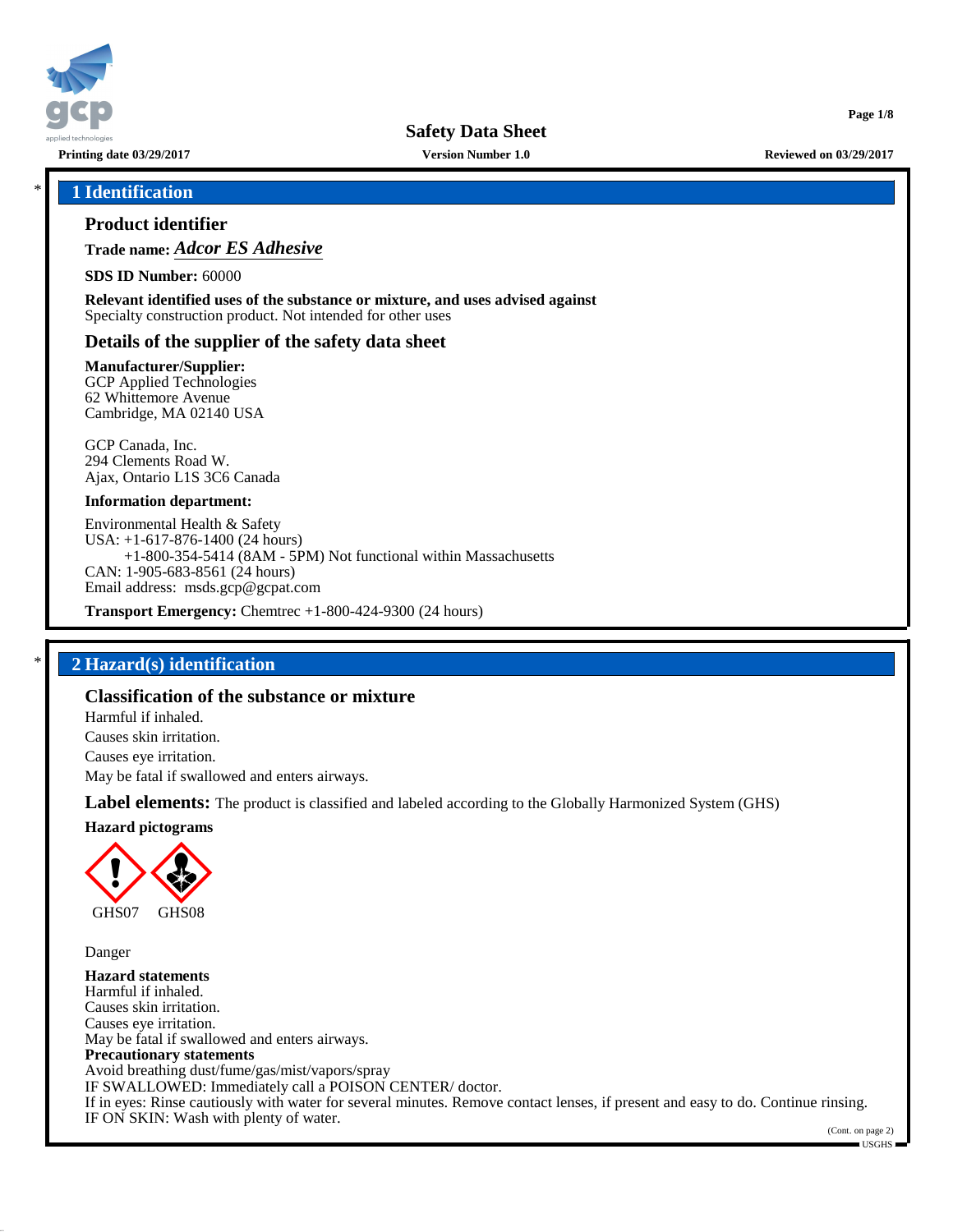**Trade name:** *Adcor ES Adhesive*

If eye irritation persists: Get medical advice/attention. IF INHALED: Remove person to fresh air and keep comfortable for breathing. Call a POISON CENTER/doctor if you feel unwell. If skin irritation occurs: Get medical advice/attention. **NFPA ratings (scale 0 - 4)**



## **HMIS-ratings (scale 0 - 4)**

 HEALTH FIRE **REACTIVITY** 0  $\boxed{2}$  $\Box$ Health  $= 2$  $Flammability = 1$ Reactivity  $= 0$ 

### **Other hazards**

#### **Results of PBT and vPvB assessment**

**PBT:** Not applicable. **vPvB:** Not applicable.

## \* **3 Composition/information on ingredients**

### **Chemical characterization: Mixture**

**Description:** Mixture of the hazardous substance(s) listed below with additional nonhazardous ingredients.

| <b>Hazardous components:</b> |                                                                                       |               |
|------------------------------|---------------------------------------------------------------------------------------|---------------|
|                              | 8008-20-6   Kerosine (petroleum)                                                      | $1.0 - 3.0\%$ |
|                              | 64742-48-9 Hydrocarbons, C10-C13, n-alkanes, isoalkanes, cyclics, $\lt 2\%$ aromatics | $1.0 - 3.0\%$ |
|                              | 13463-67-7 Titanium dioxide                                                           | $1.0 - 3.0\%$ |
|                              |                                                                                       |               |

**Additional information:** Non-hazardous ingredients may be listed in Section 15; Right-To-Know disclosure.

### \* **4 First-aid measures**

#### **Description of first aid measures**

**General information:** Get medical advice/attention if you feel unwell.

#### **After inhalation:**

IF INHALED: Remove person to fresh air and keep comfortable for breathing.

IF INHALED: Call a doctor if you feel unwell.

#### **After skin contact:**

Immediately wash contaminated skin with soap or mild detergent and water. If this chemical soaks clothing, immediately remove clothing and wash skin.

**After eye contact:** Rinse cautiously with water for several minutes.

**After swallowing:**

Rinse mouth.

Do NOT induce vomiting.

#### **Information for doctor:**

**Most important symptoms and effects, both acute and delayed** Irritating to eyes.

(Cont. on page 3) USGHS

(Cont. from page 1)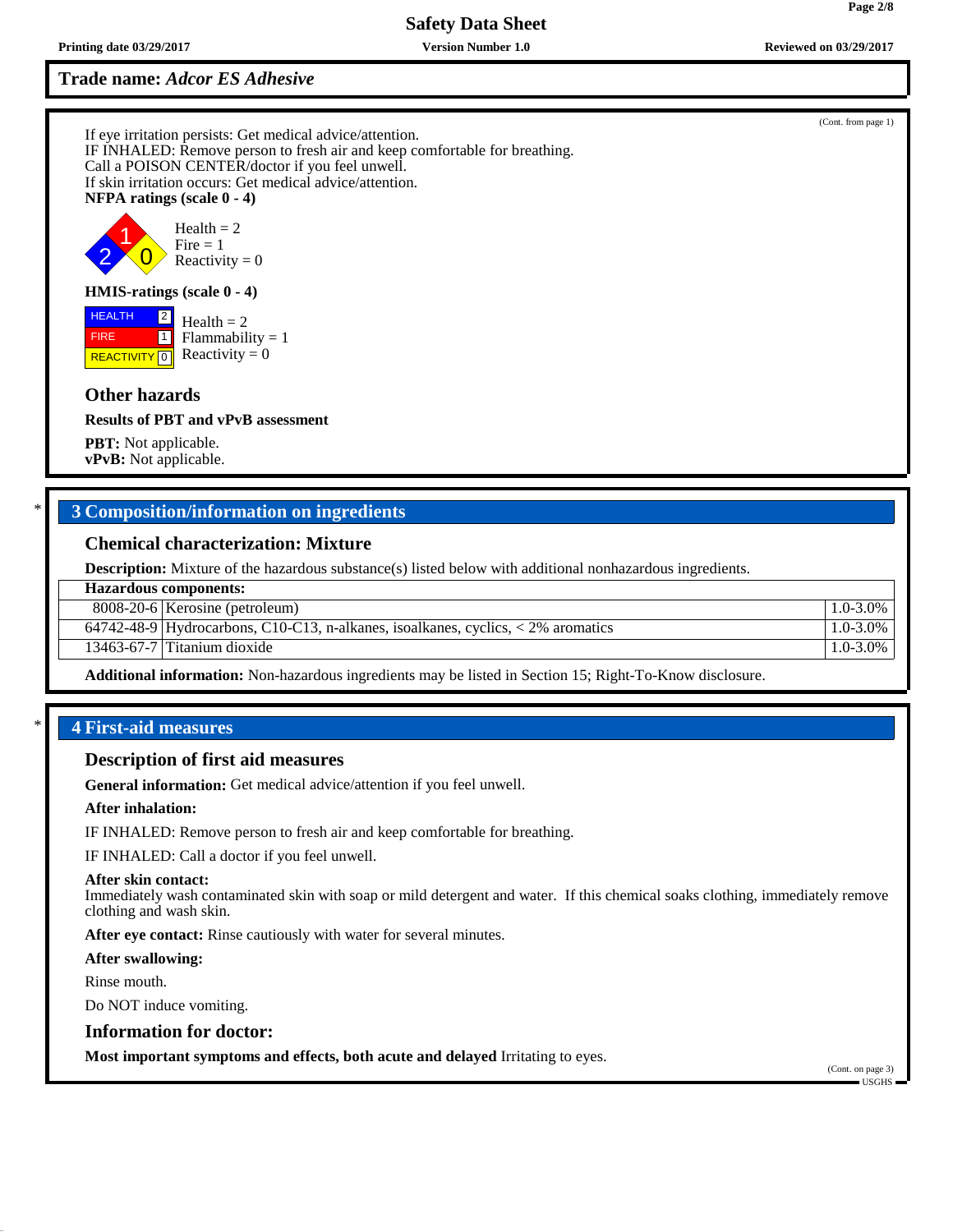**Trade name:** *Adcor ES Adhesive*

(Cont. from page 2)

**Page 3/8**

**Indication of any immediate medical attention and special treatment needed** No further relevant information available.

### **5 Fire-fighting measures**

**Special hazards arising from the substance or mixture** No further relevant information available.

**Additional information** Collect contaminated fire fighting water separately. It must not enter the sewage system.

### \* **6 Accidental release measures**

### **Personal precautions, protective equipment and emergency procedures**

Wear protective equipment. Keep unprotected persons away.

### **Methods and material for containment and cleaning up:**

Contain and/or absorb spill with inert material (i.e. sand, vermiculite) then place in a suitable container.

Dispose contaminated material as waste according to section 13 of the SDS.

### **Reference to other sections**

See Section 7 for information on safe handling.

See Section 8 for information on personal protection equipment.

See Section 13 for disposal information.

# \* **7 Handling and storage**

#### **Handling:**

#### **Precautions for safe handling**

Avoid contact with eyes, skin and clothing. Do not take internally. Practice good personal hygiene to avoid ingestion. Use only with adequate ventilation. Wash clothing before reuse. FOR PROFESSIONAL USE ONLY. KEEP OUT OF CHILDREN'S REACH.

**Information about protection against explosions and fires:** No special measures required.

### **Conditions for safe storage, including any incompatibilities**

**Storage:**

**Information about storage in one common storage facility:** No special measures required.

**Further information about storage conditions:** Keep receptacle tightly sealed.

**Specific end use(s)** No further relevant information available.

### \* **8 Exposure controls/personal protection**

**Additional information about design of technical systems:** No further data; see item 7.

## **Control parameters**

| Components with limit values that require monitoring at the workplace: |  |
|------------------------------------------------------------------------|--|
| 8008-20-6 Kerosine (petroleum)                                         |  |
| REL (USA) Long-term value: $100 \text{ mg/m}^3$                        |  |
| Kerosine only                                                          |  |

(Cont. on page 4) USGHS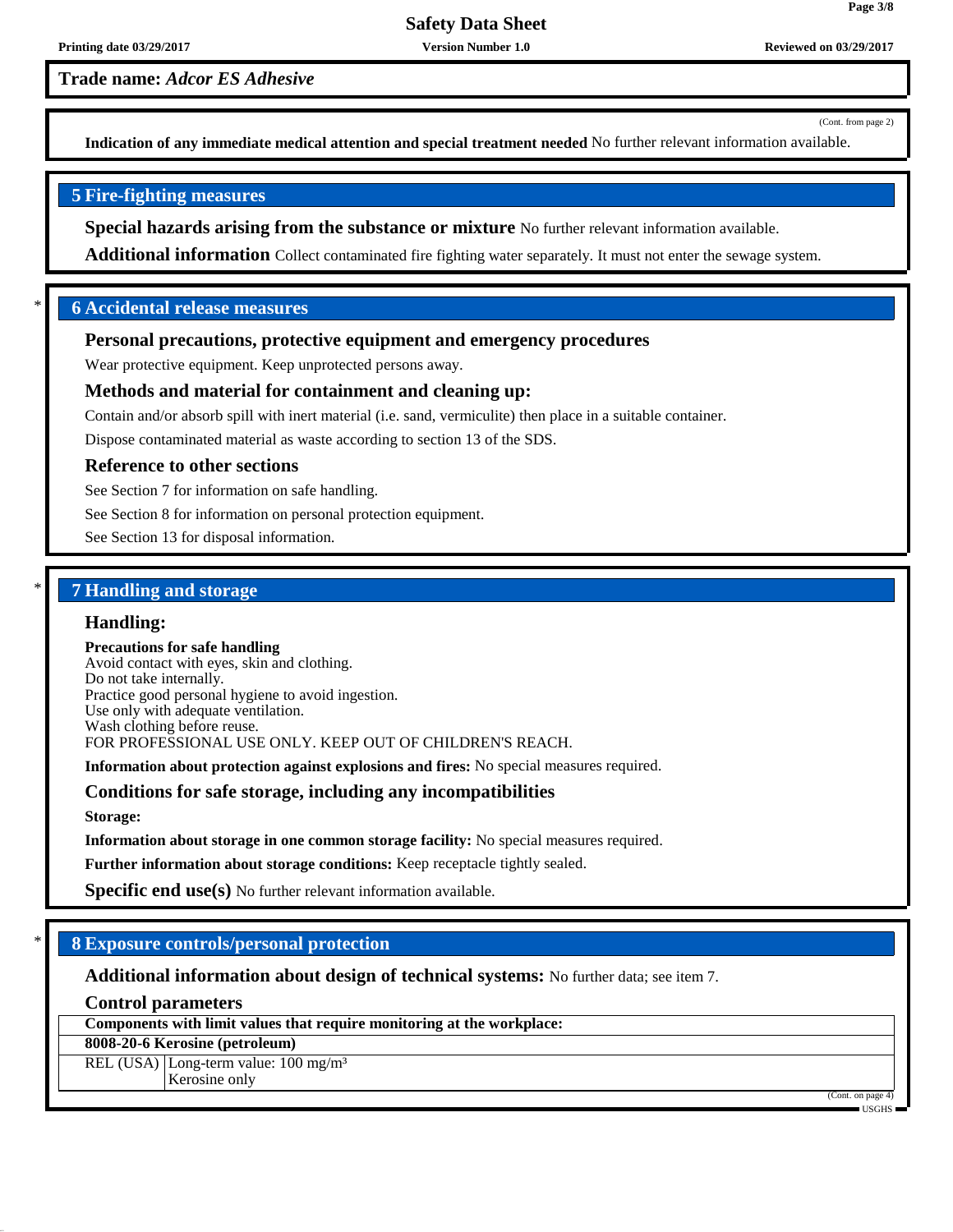**Trade name:** *Adcor ES Adhesive*

TLV (USA) Long-term value: 200 mg/m³

as total hydrocarbon vapor; Skin; P

| Additional information: The lists that were valid during the creation were used as basis. |                                                                                                                                  |
|-------------------------------------------------------------------------------------------|----------------------------------------------------------------------------------------------------------------------------------|
| <b>Exposure controls</b>                                                                  |                                                                                                                                  |
| <b>Personal protective equipment:</b>                                                     |                                                                                                                                  |
|                                                                                           | General protective and hygienic measures: The usual precautionary measures for handling chemicals should be followed.            |
| <b>Breathing equipment:</b>                                                               |                                                                                                                                  |
| protection is generally not required.                                                     | Control exposure to ingredients with workplace control parameters if mentioned above. If no ingredients are listed, respiratory  |
| the listed ingredients. (NIOSH, CEN, etc.).                                               | If exposure limits are listed and may be exceeded, use approved respiratory protective equipment and filter type appropriate for |
|                                                                                           | <b>Protection of hands:</b> Rubber or other impervious gloves should be worn to prevent skin contact.                            |
| Eye protection:                                                                           |                                                                                                                                  |
| Safety glasses with side shield protection.                                               |                                                                                                                                  |
|                                                                                           | A face shield should also be worn if there is potential exposure to splash or spray.                                             |
| <b>Body protection:</b>                                                                   |                                                                                                                                  |
|                                                                                           |                                                                                                                                  |
| Use personal protective equipment as required.                                            |                                                                                                                                  |
| Take off contaminated clothing.                                                           |                                                                                                                                  |
|                                                                                           |                                                                                                                                  |
| <b>9 Physical and chemical properties</b>                                                 |                                                                                                                                  |
|                                                                                           |                                                                                                                                  |
| Information on basic physical and chemical properties                                     |                                                                                                                                  |
| <b>General Information</b><br>Appearance:                                                 |                                                                                                                                  |
| Form:                                                                                     | Liquid                                                                                                                           |
| Color:<br>Odor:                                                                           | According to product specification<br>Characteristic                                                                             |
| Odor threshold:                                                                           | Not determined.                                                                                                                  |
| $pH-value (\sim):$                                                                        | Not determined.                                                                                                                  |
| <b>Change in condition</b>                                                                |                                                                                                                                  |
| Melting point/Melting range:                                                              | Undetermined.                                                                                                                    |
| <b>Boiling point/Boiling range:</b>                                                       | Undetermined.                                                                                                                    |
| <b>Flash point:</b>                                                                       | 100 °C (212 °F)                                                                                                                  |
| <b>Flammability (solid, gaseous):</b>                                                     | Not applicable.                                                                                                                  |
| <b>Decomposition temperature:</b>                                                         | Not determined.                                                                                                                  |
| Auto igniting:<br>Danger of explosion:                                                    | Product is not self-igniting.<br>Product does not present an explosion hazard.                                                   |
|                                                                                           |                                                                                                                                  |
| <b>Explosion limits:</b><br>Lower:                                                        | Not determined.                                                                                                                  |
| <b>Upper:</b>                                                                             | Not determined.                                                                                                                  |
| <b>VOC Content (max):</b>                                                                 | Not determined.                                                                                                                  |
| Vapor pressure:                                                                           | Not determined.<br>(Cont. on page 5)                                                                                             |

(Cont. from page 3)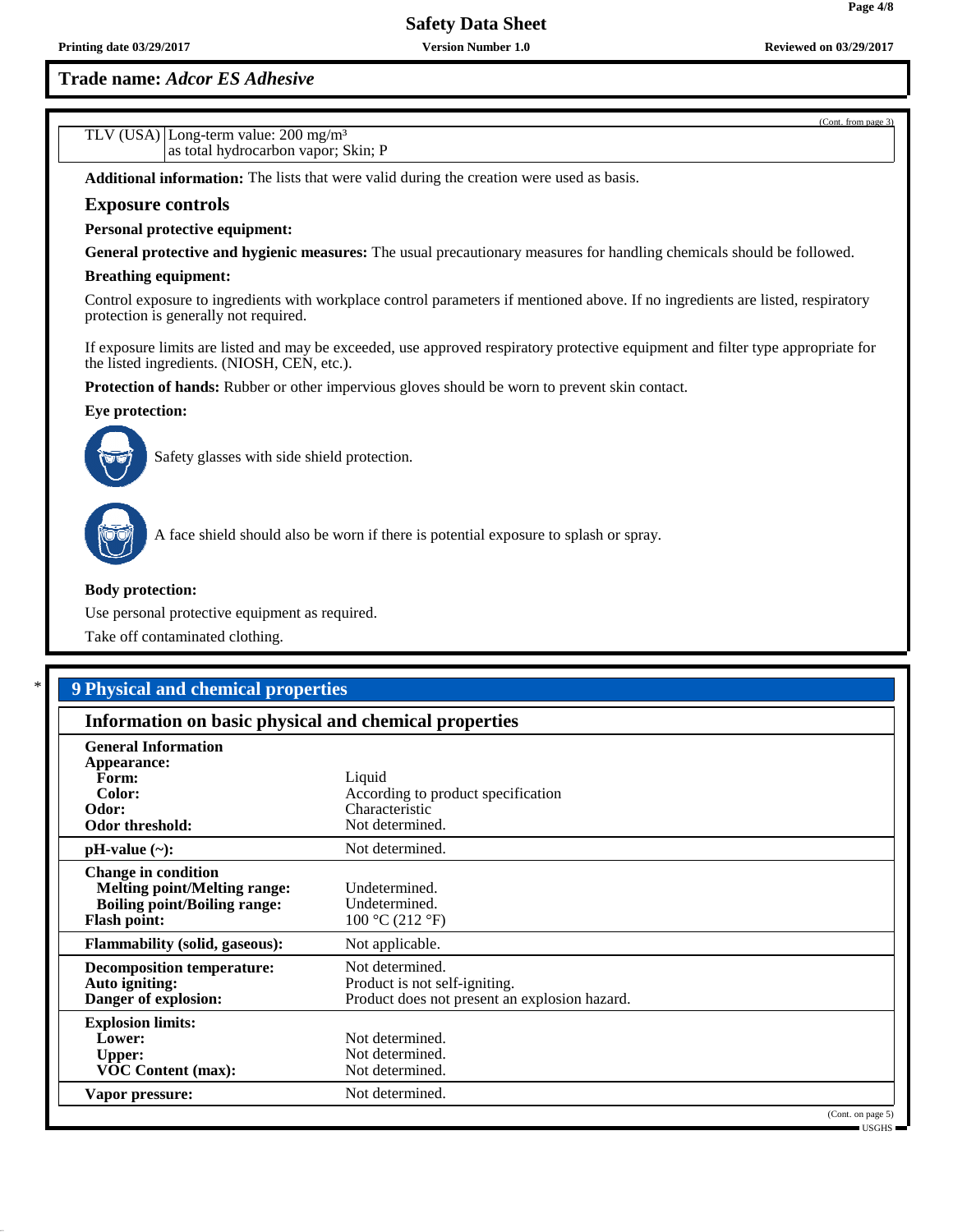### **Trade name:** *Adcor ES Adhesive*

|                                                                 |                                            | (Cont. from page 4) |
|-----------------------------------------------------------------|--------------------------------------------|---------------------|
| Density: (~) at 20 $^{\circ}$ C (68 $^{\circ}$ F)               | $1.6 \text{ g/cm}^3$ (13.352 lbs/gal)      |                     |
| <b>Relative density</b>                                         | Not determined.                            |                     |
| Vapor density                                                   | Not determined.                            |                     |
| <b>Evaporation rate</b>                                         | Not determined.                            |                     |
| Solubility in / Miscibility with                                |                                            |                     |
| Water:                                                          | Not miscible or difficult to mix.          |                     |
| <b>Partition coefficient (n-octanol/water):</b> Not determined. |                                            |                     |
| <b>Viscosity:</b>                                               |                                            |                     |
| Dynamic:                                                        | Not determined.                            |                     |
| Kinematic:                                                      | Not determined.                            |                     |
| Molecular weight                                                | Not applicable.                            |                     |
| <b>Other information</b>                                        | No further relevant information available. |                     |

# **10 Stability and reactivity**

**Reactivity** Stable under normal conditions.

**Chemical stability**

**Thermal decomposition:** No decomposition if used according to specifications.

**Possibility of hazardous reactions** No further relevant information available.

**Conditions to avoid** No further relevant information available.

**Incompatible materials:** No further relevant information available.

**Hazardous decomposition products:** Carbon monoxide and carbon dioxide

### \* **11 Toxicological information**

#### **Information on toxicological effects**

**Acute toxicity:**

**LD/LC50 values relevant for classification:**

**13463-67-7 Titanium dioxide**

Oral LD50 > 5000 mg/kg (rat)

#### **Primary irritant effect:**

**on the skin:** Causes skin irritation.

**on the eye:** Causes serious eye irritation.

**inhalation:** Harmful if inhaled.

**Ingestion:**

May be fatal if swallowed and enters airways.

Harmful: may cause lung damage if swallowed.

**Additional toxicological information: 13463-67-7 Titanium dioxide**

Inhalation  $NOAEC$  10 mg/m<sup>3</sup> (rat)

### **Carcinogenic categories**

| <b>IARC</b> (International Agency for Research on Cancer) Human Carcinogenicity:<br>Group 1- Positive, Group 2A- Probable, Group 2B- Possible, Group 3- Not Classifiable |                                |     |  |
|--------------------------------------------------------------------------------------------------------------------------------------------------------------------------|--------------------------------|-----|--|
|                                                                                                                                                                          | 8008-20-6 Kerosine (petroleum) | 12B |  |
|                                                                                                                                                                          | 13463-67-7 Titanium dioxide    | 2B  |  |

(Cont. on page 6) USGHS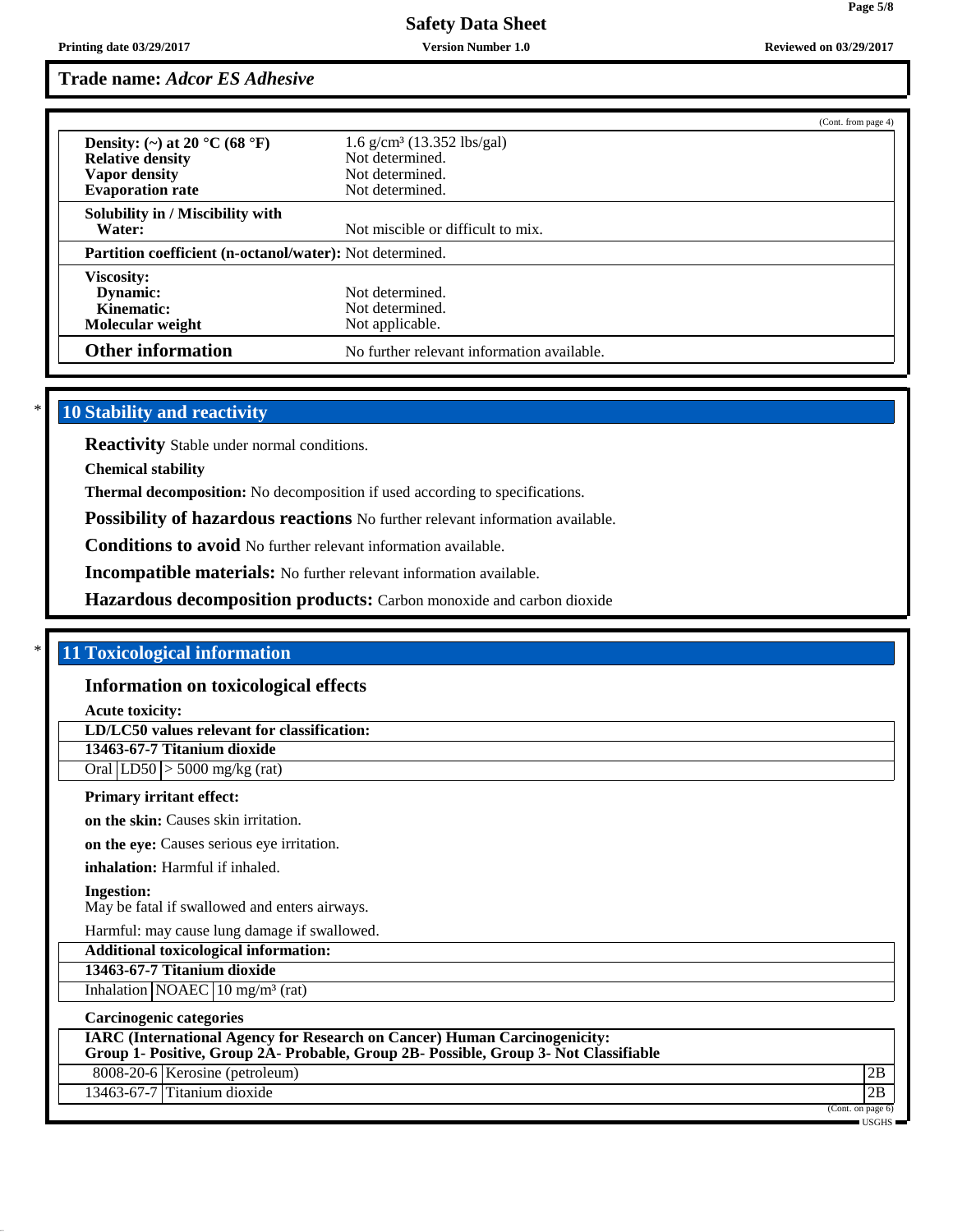**Printing date 03/29/2017 Version Number 1.0 Reviewed on 03/29/2017**

**Trade name:** *Adcor ES Adhesive*

(Cont. from page 5)

**NTP (National Toxicology Program)**

**K–Known to be carcinogenic, R–May reasonably be anticipated to be carcinogenic**

None of the ingredients is listed.

**OSHA-Ca (Occupational Safety & Health Administration)**

None of the ingredients is listed.

# **12 Ecological information**

### **Toxicity**

**Aquatic toxicity:** No further relevant information available.

**Persistence and degradability** No further relevant information available.

### **Behavior in environmental systems:**

**Bioaccumulative potential** No further relevant information available.

**Mobility in soil** No further relevant information available.

### **Additional ecological information:**

**General notes:** Not known to be hazardous to water.

**Results of PBT and vPvB assessment**

**PBT:** Not applicable. **vPvB:** Not applicable.

**Other adverse effects** No further relevant information available.

### **13 Disposal considerations**

### **Disposal methods:**

Consult all regulations (federal, state, provincial, local) or a qualified waste disposal firm when characterizing product for disposal. Dispose of waste in accordance with all applicable regulations.

**Recommendation:**



Must not be disposed of together with household garbage. Do not allow product to reach sewage system.

### **Uncleaned packagings:**

**Recommendation:** Dispose of contents/container in accordance with local/regional/national/international regulations.

| $*$<br><b>14 Transport information</b>     |                 |                                |
|--------------------------------------------|-----------------|--------------------------------|
| <b>UN-Number</b><br>DOT, IMDG, IATA        | Not applicable. |                                |
| UN proper shipping name<br>DOT, IMDG, IATĀ | Not applicable. |                                |
| <b>Transport hazard class(es)</b>          |                 |                                |
| DOT, IMDG, IATA<br><b>Class</b>            | Not applicable. |                                |
|                                            |                 | (Cont. on page 7)<br>■ USGHS ■ |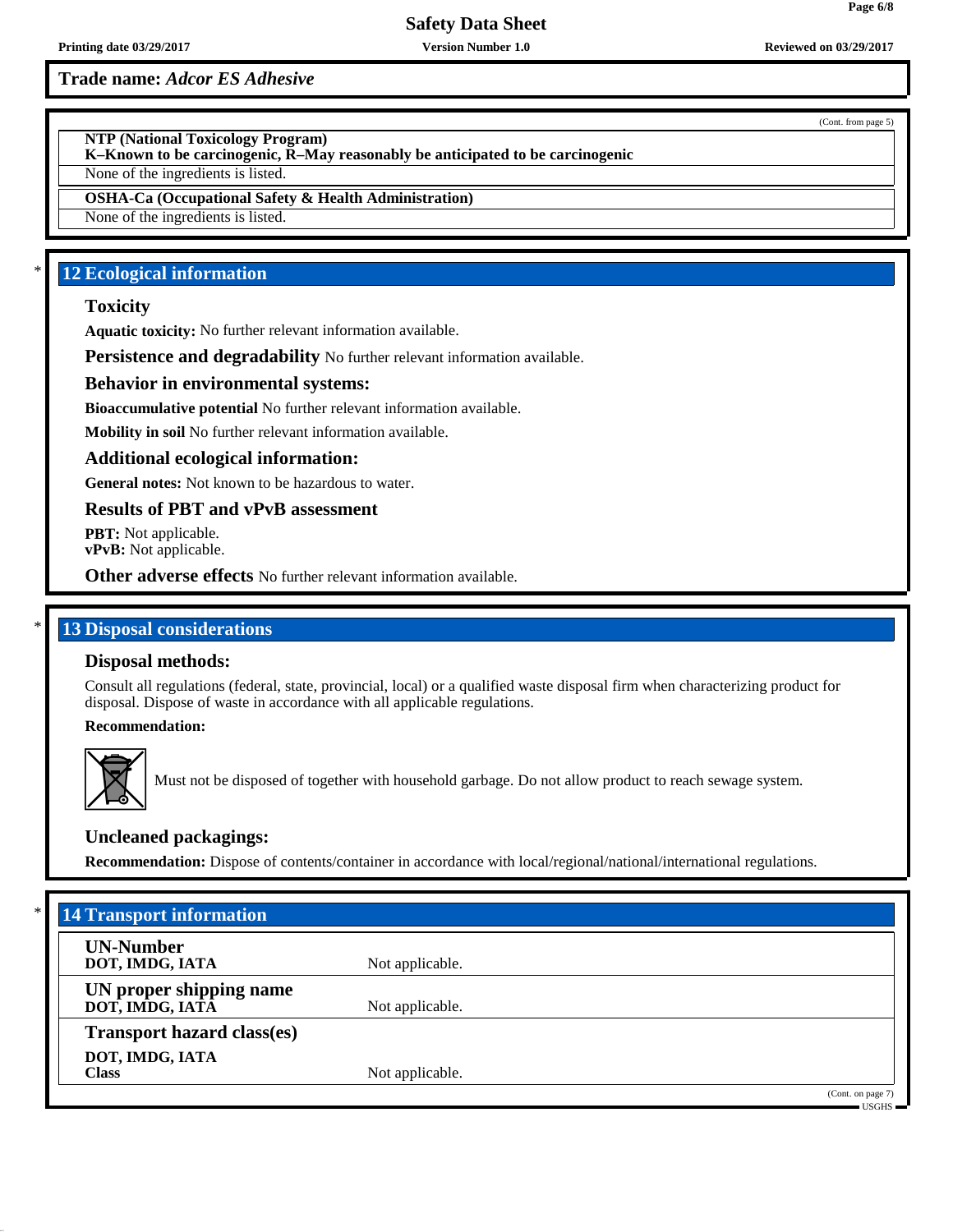**Page 7/8**

**Trade name:** *Adcor ES Adhesive*

|                                                                                                                 |                 | (Cont. from page 6) |
|-----------------------------------------------------------------------------------------------------------------|-----------------|---------------------|
| <b>Packing group</b><br>DOT, IMDG, IATA                                                                         | Not applicable. |                     |
| <b>Environmental hazards:</b><br><b>Marine pollutant:</b>                                                       | No.             |                     |
|                                                                                                                 |                 |                     |
| <b>Special precautions for user</b>                                                                             | Not applicable. |                     |
| <b>Transport/Additional information:</b> Not classified as a dangerous good for transport by road, rail or air. |                 |                     |
| <b>DOT</b>                                                                                                      |                 |                     |
| <b>Remarks:</b>                                                                                                 | Not Regulated.  |                     |
| <b>UN</b> "Model Regulation":                                                                                   | Not applicable. |                     |

# **15 Regulatory information**

**SARA (Superfund Amendments and Reauthorization Act)**

**Section 302/304 (extremely hazardous substances):**

None of the ingredients is listed.

**Section 313 Reportable Ingredients (Chemicals present below reporting threshold are exempt):**

None of the ingredients is listed.

#### **SARA Section 312/Tier I & II Hazard Categories:**

Health Hazard - Acute toxicity (any route of exposure)

Health Hazard - Skin Corrosion or Irritation

Health Hazard - Serious eye damage or eye irritation

Health Hazard - Aspiration Hazard

**North America Chemical Inventory Status**

**TSCA (Toxic Substances Control Act - United States):**

All ingredients are listed or exempt from listing unless otherwise noted below.

**CEPA (Canadian DSL):**

All ingredients are listed or exempt from listing unless otherwise noted below.

**Right to Know Ingredient Disclosure:**

1317-65-3 Calcium carbonate

1332-58-7 Natural aluminosilicate (Kaolin)

9003-29-6 Butene, homopolymer

64742-52-5 Distillates (petroleum), hydrotreated heavy naphthenic

61790-55-4 Fatty acids, tall-oil, compds. with N-tallow alkyltrimethylenediamines

9010-85-9 Isobutene-isoprene copolymer rubber

**California Proposition 65**

**Chemicals known to cause cancer:**

Titanium dioxide

**Chemicals known to cause reproductive toxicity for females:**

None of the ingredients is listed.

**Chemicals known to cause reproductive toxicity for males:**

None of the ingredients is listed.

**Chemicals known to cause developmental toxicity:**

None of the ingredients is listed.

### **Carcinogenicity Categories**

**EPA (Environmental Protection Agency)**

None of the ingredients is listed.

(Cont. on page 8)